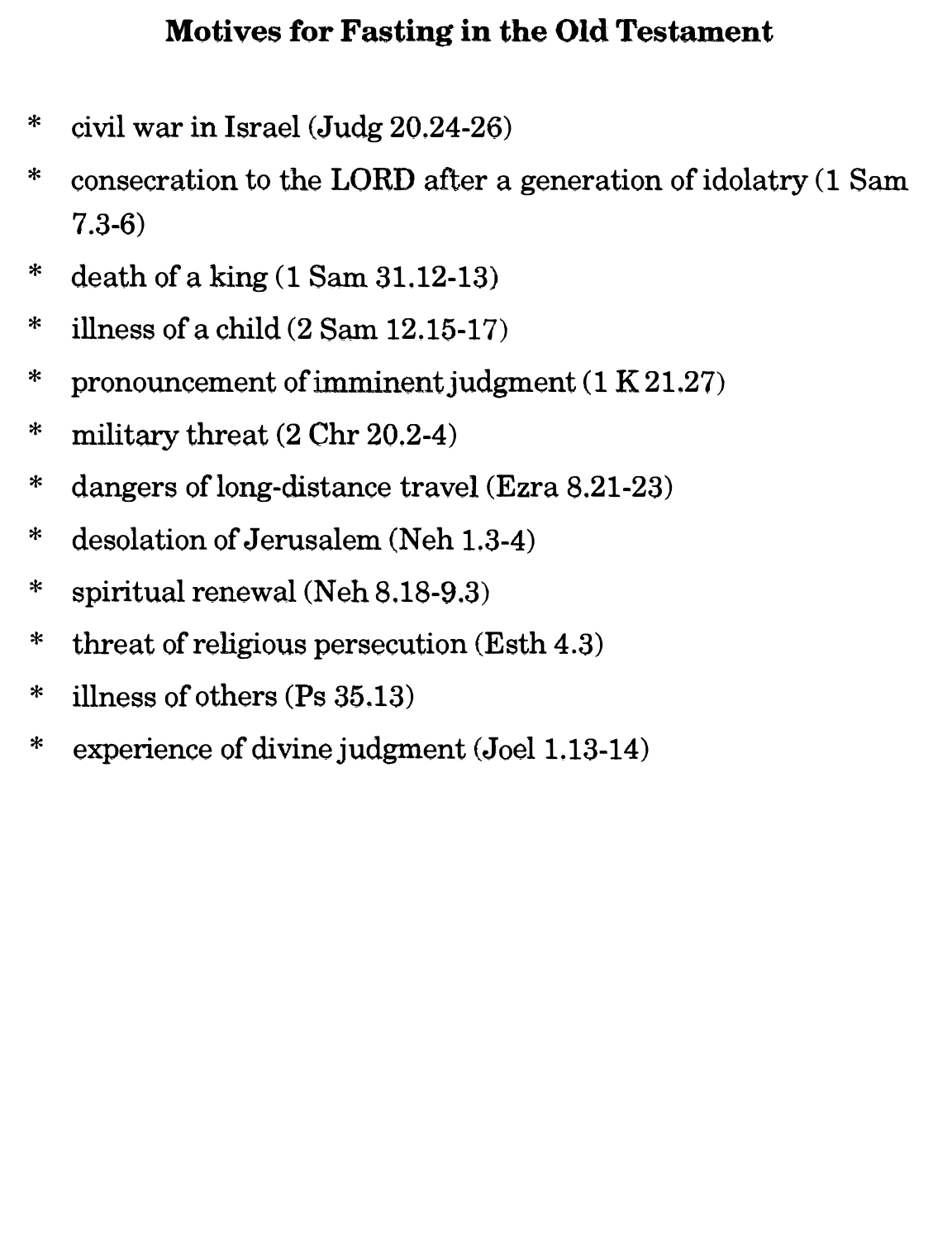### Abuses of Fasting in the Old Testament

- \* false pretense of piety (1 K 21.9fi)
- \* observing fasts while neglecting the law (Is 58.4-7)
- \* fasting in an effort to please God (Jer 14.10-12)
- \* carrying out fasts without inner brokenness (Joel 2.12-13)
- \* selfish motivation in the observance of fasting (Zech 7.5-6)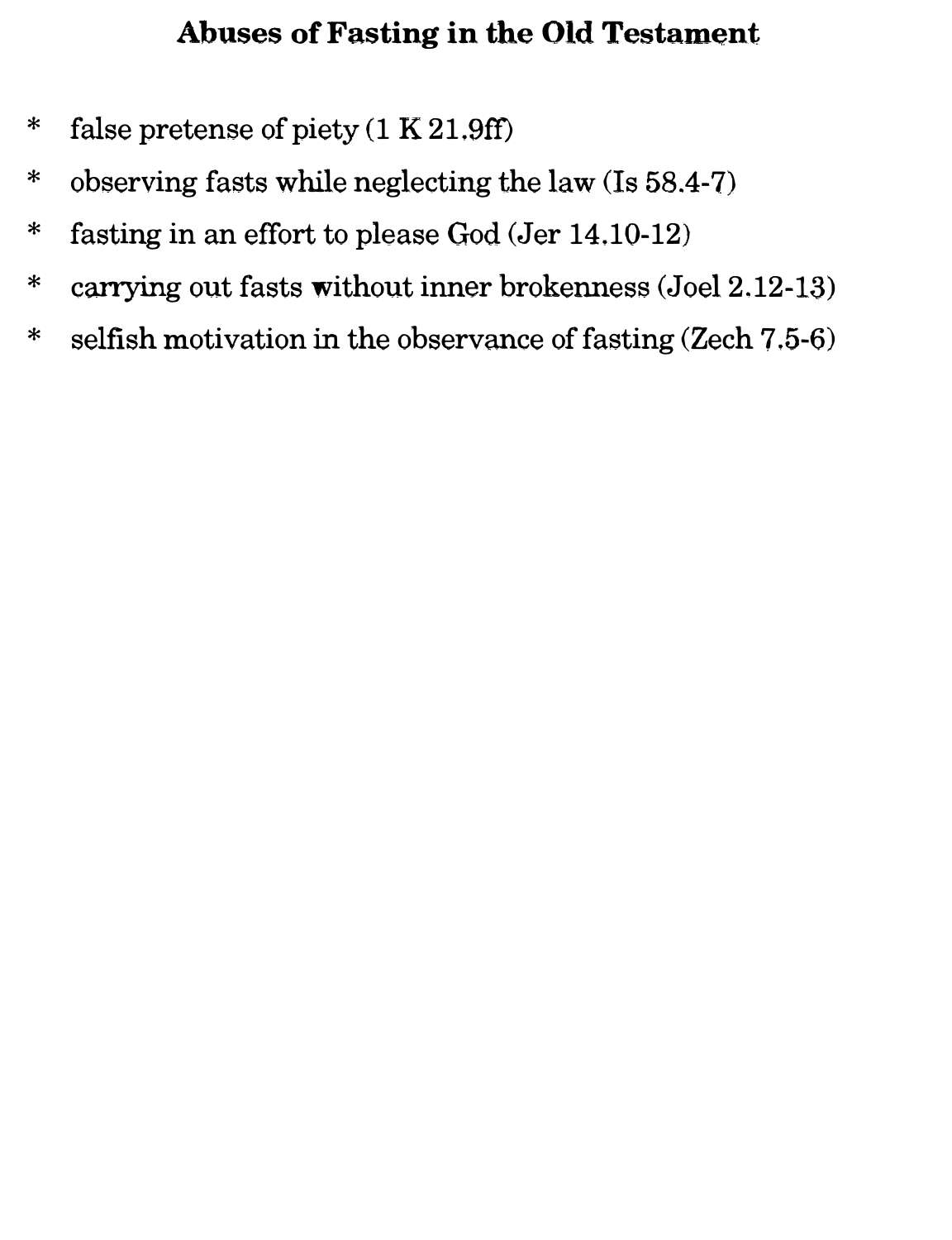#### Motives for Fasting in the New Testament

- \* preparation for ministry (Mt 4.1-2)
- \* regular discipline of service to God (Lk 2.37)
- \* desire to know God and his will (Acts 10.1-4, 30-31)
- \* ministry activities in a growing local church (Acts 13.1-2)
- \* commissioning local church leaders (Acts 13.3; 14.23)

#### Abuses of Fasting in the New Testament

- \* publicizing the fact that one is fasting (Mt 6.16; Mk 18.12)
- \* practicing fasting without joy (Mt 6.16)
- \* fasting for public recognition rather than spiritual reward (Mt 6.16-18)
- \* taking pride in one's habit of fasting (Lk 18.11-12)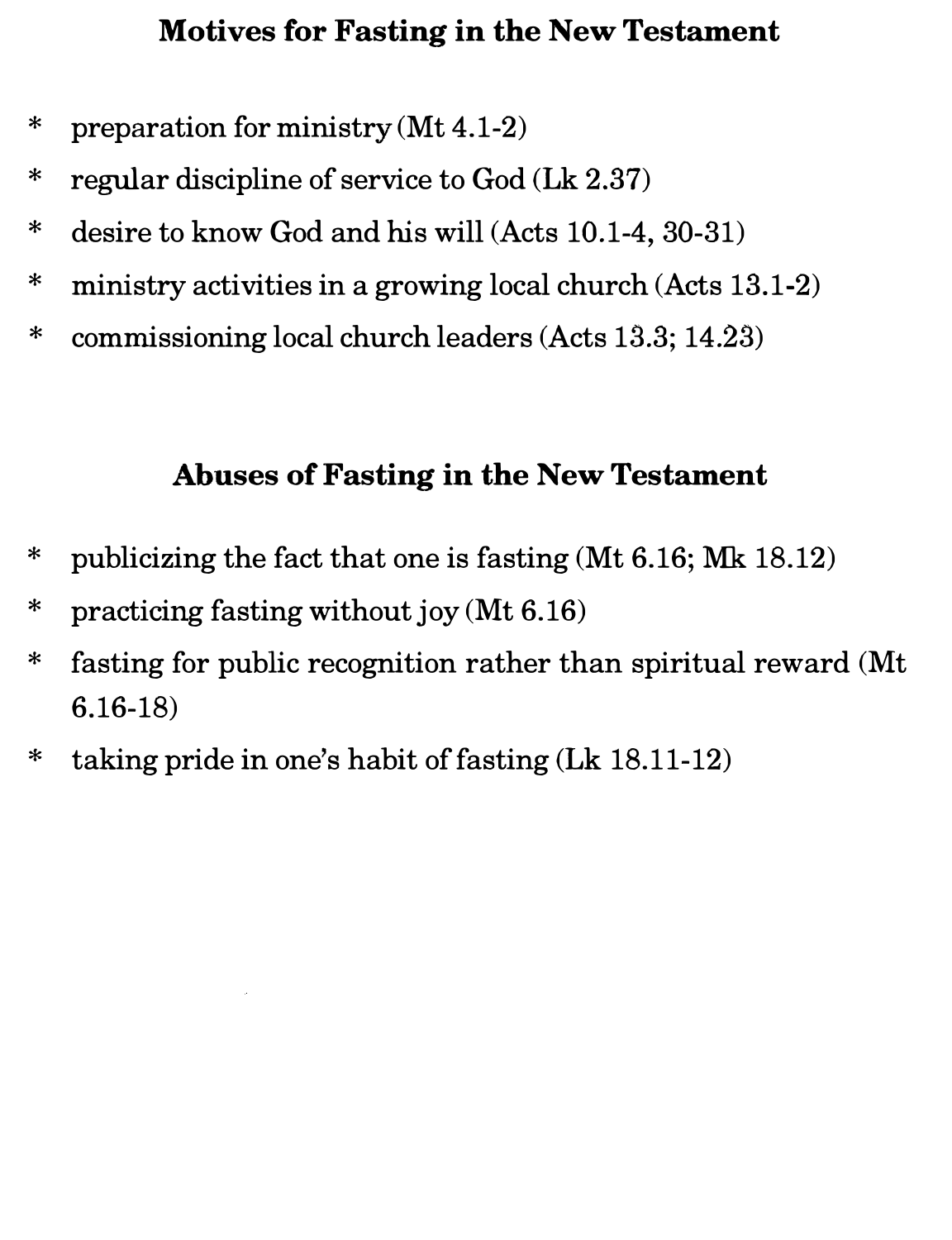# Should Christians Fast?

- \* When asked why his disciples didn't fast, Jesus gave indication that they would when he was no longer with them (Mt 9.14-15; Mk 2.18-20; Lk 5.33-35). His statement implies that fasting is an acceptable--and perhaps even expected--Christian activity.
- \* Fasting, like prayer, is a means of serving God (Lk 2.37).
- \* Jesus grouped fasting along with prayer and charitable giving as practices that his followers could reasonably be expected to observe (Mt 6.16-18; cf. 6.1-8).
- \* Several early church leaders--most notably Paul and his associates--practiced voluntary fasting (Acts 13.1-3; 14.23; 2 Cor 11.27).
- \* Fasting is named in the epistles as an normal Christian discipline, a practice that should be accompanied by prayer  $(1)$ Cor 7.5).